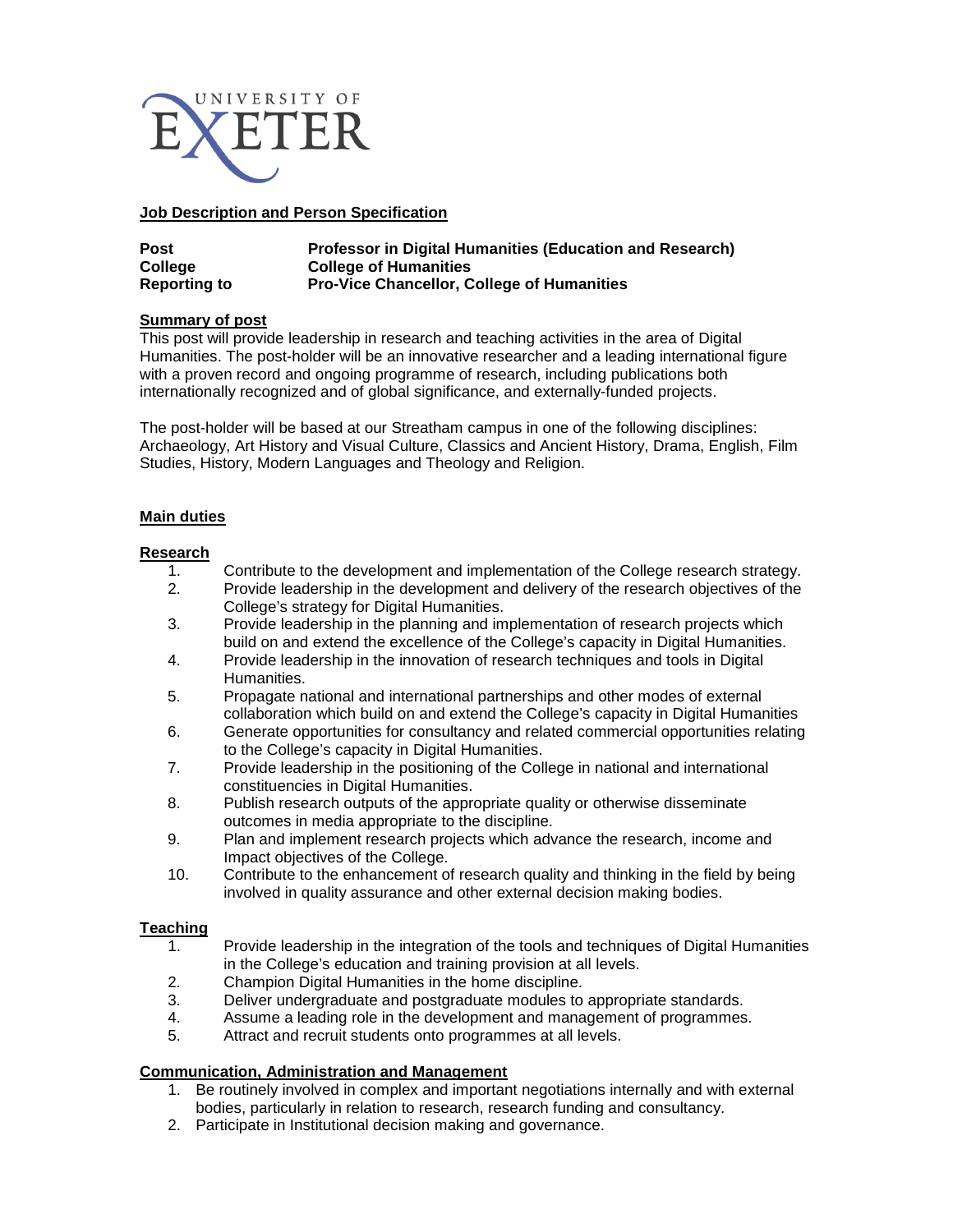- 3. Participate in internal and external networks in relation to research and research funding.
- 4. Promote and market the work of the Digital Humanities both nationally and internationally.
- 5. Exercise academic leadership for all subject area activities teaching and/or research, as appropriate.
- 6. Act as line manager for matters relating to the employment of staff and ensuring the work is allocated fairly, according to skills and capacity.
- 7. Take a lead role in managing the digital humanities facilities, supported by key professional services staff.
- 8. Appraise and advise staff on personal and career development plans and mentor research activity within Digital Humanities.
- 9. Provide leadership for the College's Digital Humanities Strategy Group.
- 10. Develop and communicate a clear vision of the strategic direction of Digital Humanities.
- 11. Promote a collegiate approach and develop team spirit and team coherence.
- 12. Foster inter-disciplinary team working.
- 13. Determine the allocation of resources within own area of responsibility.
- 14. Take overall responsibility for the organising and deployment of resources within own areas of responsibility.

#### **Expertise**

- 1. Be a leading international figure in the field of Digital Humanities.<br>2. Possess in-depth knowledge of specialism to enable the developre
- Possess in-depth knowledge of specialism to enable the development of new knowledge, innovation and understanding in the field.

#### **Informal Enquiries**

Before submitting an application you may wish to discuss the post further by contacting Pro-Vice-Chancellor and Executive Dean Professor Andrew Thorpe, telephone (01392 724396) or email [a.j.thorpe@exeter.ac.uk.](mailto:a.j.thorpe@exeter.ac.uk)

#### **Additional Information Relating to the Post**

### **Salary**

Competitive salary dependent on knowledge, skills and experience.

### **Hours of work**

There are no specific hours of work but staff are required to work such hours as are necessary to carry out the duties associated with the appointment.

### **Annual Leave**

The annual leave entitlement for full-time appointments is 41 days per calendar year (pro rata for part-time appointments). For further information see our website appointments). [http://www.admin.ex.ac.uk/personnel/leave.shtml.](http://www.admin.ex.ac.uk/personnel/leave.shtml)

### **References & Medical Clearance**

All appointments are subject to satisfactory reference and medical checks and individuals will be required to complete a medical assessment form before appointment is confirmed. Applicants should note that the University normally contacts referees for short-listed applicants without further advice to applicants. When advising of referees, if they are resident overseas, please ensure you supply fax numbers and/or email addresses enabling us to contact them (if necessary) without delay. In addition to the three referees indicated, the University will take up an additional referees' reports (two) from referees identified by the University.

### **Right to Work in the United Kingdom**

If you do not have the right to work in the UK, this appointment will be subject to the University successfully obtaining a Certificate of Sponsorship under the UK's Points Based System for migrant workers and to you obtaining Entry Clearance/Leave to Remain.